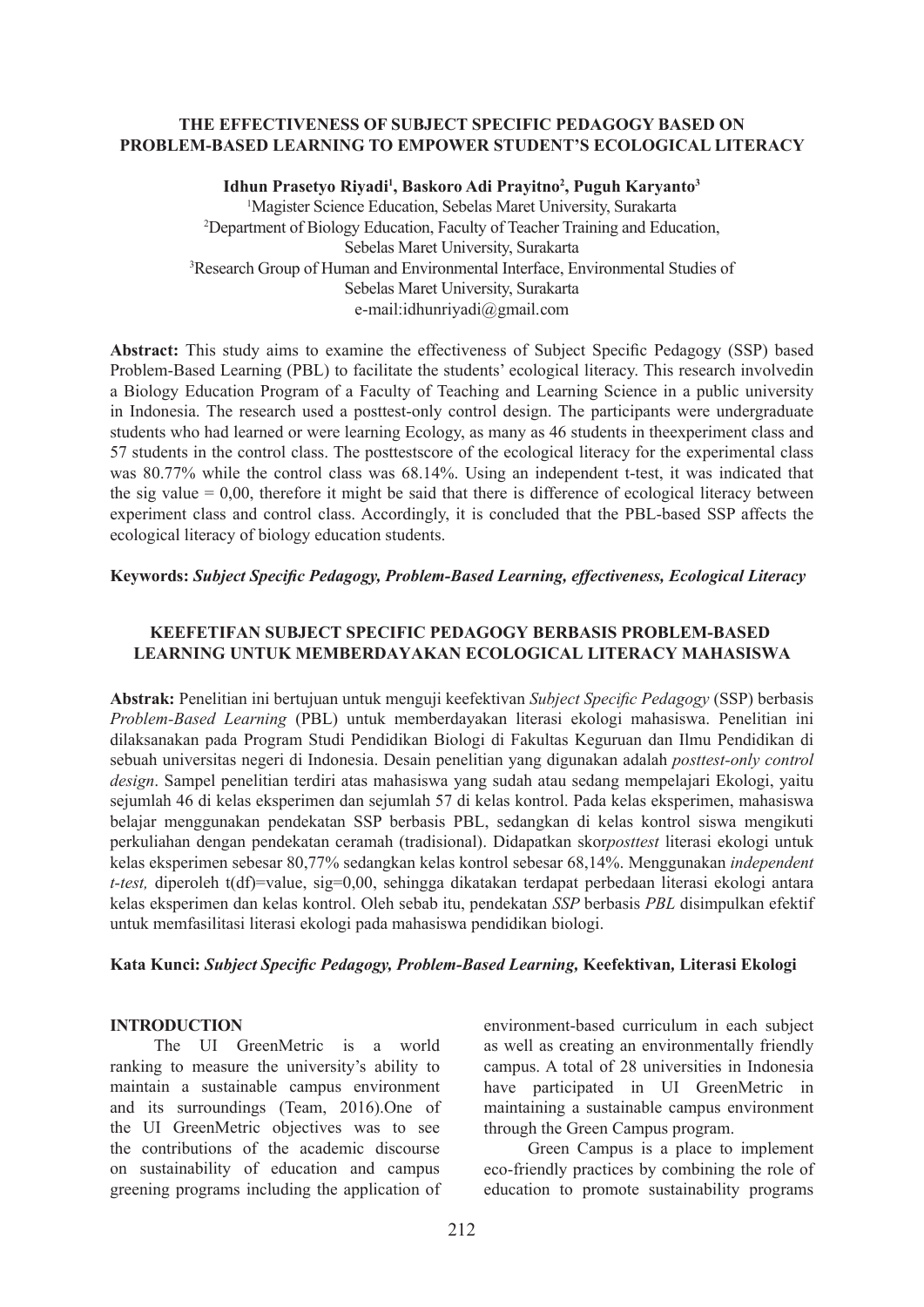in campus environment (NEEATeam). Campus residents can examine environmental issues and provide solutions through the Green Campus activity (UNS, 2014). Sebelas Maret University (UNS) is ranked 76th in the world and ranked 5th nationally with a value of 5,960 (Rizki, 2016). Sebelas Maret University and 6 other universities were selected as pilot projects to implement the Green Campus program under the guidance of the Ministry of Environment (UNS, 2014).The implementation of the Green Campus program can be supported by using an environment-based curriculum given in the course. According to Roy (2008) the environment-based curriculum can be applied to environmental issues on campus and its surroundings to reduce waste and energy consumption. Environmental-based education if managed well can be beneficial to improve eco-friendly behavior (Cheang, So, & Zhan,  $2017$ ; Li & Lang,  $2015$ ) two of the most important sources of influence, on views of the human-nature relationship (HNR).

Environmental-based education builds on environmental knowledge; about the causes and consequences of ecological disasters, ecological security, and concepts of human positions in nature (Kallas, Solovjeva, & Minakova, 2015). IUCN (2002) added solutions for environmental improvement through education which had been formulated in the design of agenda 21. One of the formulas contained in agenda 21 states that education plays an important role in realizing sustainable development (UNESCO-UNEP, 1996). UI GreenMatric recognizes the important role of higher education in addressing environmental issues because as a basic step of raising awareness through education for sustainable development (Team, 2016). The concrete steps of Agenda 21 are formulated in Education for Sustainable Development (*EfSD*).

Education for Sustainable Development (*EfSD*) is a type of teaching approach based on the ideals and principles underlying sustainable development and concerning with all levels and types of education. Education for sustainable development allows one to develop knowledge, values and skills in taking decisions on making a better quality of life in the future(Hooi, Hassan, & Mat, 2012). Ecological science is an environment-based education that can be used to decide on various actions to be taken related to environmental issues (Kiker, Bridges, Varghese, Seager, & Linkov, 2005).

Utilization of ecological science for the internalization of environmental cares can be done through a study of related literature on ecological. The literature on ecological literacy today emphasizes the role of scientific knowledge and ecological thought to enable better decision making (McBride B., Brewer, Berkowitz, & Borrie, 2013). McGinn (2014) defines ecological literacy as one's own knowledge of the ecological system, the urge to know it, not only knowing about the system but also feeling responsible for the ecological situation and ultimately acting on his/her knowledge and responsibilities. Orr (1992) states that to know the ecological literacy, one must understand the basic knowledge of ecological and its sustainability beside his/ her eagerness to solve an environmental problem.

In relation to differences of the definition of Ecological literacy, Al-Dajeh (2012) found there are three components behind the same definition. Components of Ecological literacy according to Al-Dajeh include: Knowledge, Attitude, and Concern. Each component has several aspects that support the goal to determine the level of one's Ecological literacy. Knowledge component using the aspect expressed by Lewinsohn (2015) aims to facilitate the level of student knowledge related to the concept of ecological. The second dimension is attitude using the scale of the assessment of NEP (New Ecological Paradigm). Instruments for attitude components use NEP instruments that have been validated and have been applied in several countries (Ogunbonde, 2013). While the third component is the concern which is a form of concern or action of every human being in preserving the environment (Eurobarometer, 2008).

Biology FKIP UNS students' preliminary data of ecological literacy ability showed relatively low results in one component of ecological literacy. The results of ecological literacy ability of FKIP UNS Biology Education students of 2014 viewed from each dimension are as follows; a). ecological knowledge is 57.10%, b). ecological concerns is 71.74%, and c). NEP is 62.83%. The average ability of ecological literacy of Biology Education students is still relatively low so it must be followed up to increase students' awareness in maintaining the environment around the campus and to succeed the Green Campus program at Sebelas Maret University.

The Effectiveness of Subject Specific Pedagogy Based on Problem-Based Learning to Empower Student's Ecological Literacy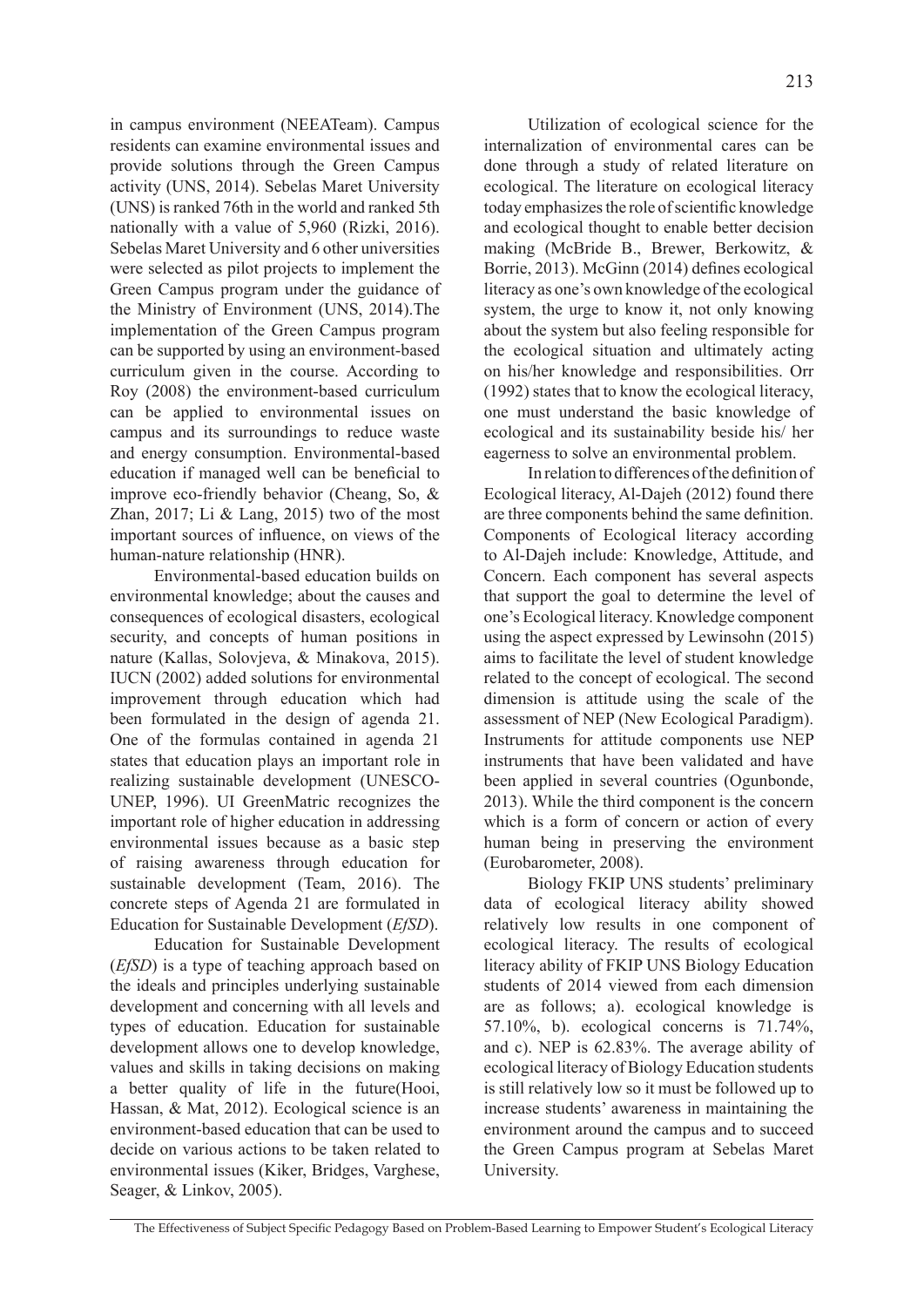The study of environmental materials can motivate the students to enhance ecological literacy. Ecological literacy can be improved in simple ways, such as providing information that is easy to understand. The ecological literacy of students in formal education can be enhanced through the provision of courses relevant to ecological (McBride B. B., Brewer, Berkowitz, & Borrie, 2013). Ecological learning in lectures can provide knowledge for students as a special experience that forms attitudes and behavioral habits (Irham & Wiyani, 2013). Selection of appropriate approaches, strategies and learning models can determine the effectiveness of learning (School Education Department of Education & Training, 2005). Specific learning designs according to field of study will maximize learning activities that produce better knowledge along with the formation of attitudes and behavioral habits.

Prayitno & Wangid (2005) states that Subject Specific Pedagogy which is developed specifically for character and knowledge is proven to be able to improve students' character and knowledge. Hartati, et al. (2009) states that several components of SSP tool includes: RPS, teaching materials, learning media, and evaluation. Learning that refers to specific learning tools on ecological materials is one effective way and is expected to improve students' ecological literacy.

Subject Specific Pedagogy is included in the development field that has an output product in the form of semester learning plan (RPS), teaching materials, learning media and evaluation instruments. Development of Subject Specific Pedagogy is packaged in a set of whole lessons, including the learning model used. According to Sujarwo (2011) each learning model has specific characteristics. According to Rustaman (2005) learning kontruktivisme emphasizes the active role of students to interact with teachers and other students to improve the development of concepts and skills of critical thinking. One model of constructivism learning that can facilitate students to improve the ability of ecological literacy is Problem-Based Learning (PBL).

Problem-Based Learning is part of the experimental learning that provides meaningful learning experiences for students (Hmelo-Silver C. E., 2004). Barrows & Tamblyn (1980) states that in PBL students learn by solving problems and reflecting on their experiences. According to Barrows (1993) one of the goals of PBL learning is to develop knowledge flexibly and to use skills in solving problems effectively. Problem-Based Learning can facilitate every concept and method used as needed in the process of developing a solution to a particular problem (Lewinsohn, Attayde, Fonseca, Ganade, & Jorge, 2015).The purpose of Problem-Based Learning can facilitate students to improve their skills and knowledge in developing the students' ecological literacy skills.

# **METHOD**

The students' ecological literacy data Intake uses ecological literacy questionnaire instrument consisting of three components, namely: knowledge, concern, and attitude. The instrument rubric of the knowledge component is based on the ecological concept according to Lewinsohn (2015). He states that ecological concept has 10 aspects including ecosystem resilience, productivity, nutrient cyling, functional redundancy, trophic cascade, habitat fragmentation, community assembly, dispersal, population control, ecophysiological adaptation, and one additional aspect of anti-antropocentrism, the development of it is in corresponding to knowledge and cognitive dimensions according to Taxsonomy Bloom which has been revised by Anderson(2014).

Instruments for attitude components use NEP (New Ecological Paradigm) instruments that have been validated and have been applied in several countries (Ogunbonde, 2013). The NEP has five aspects including the fragility of nature's balance, the reality of limits to growth, the possibility of an eco-crisis, antianthropocentrism, rejection of exceptionalism (Ogunbonde, 2013; Dunlap, 1978). Currently, NEP instruments have been enhanced and developed into fifteen statements with 5 points Likert scale (Kopnina, 2011; Dunlap R. E., 2000; Hawcroft & Milfont, 2010).

Instrument of concern component is developed to measure the students' readiness in eco-friendly behaving. Furthermore, it is arranged with three aspects including the basic concept that covers 22 questions, the frequency with 15 questions, and the eagerness of acts with 15 questions. Preparation of an instrument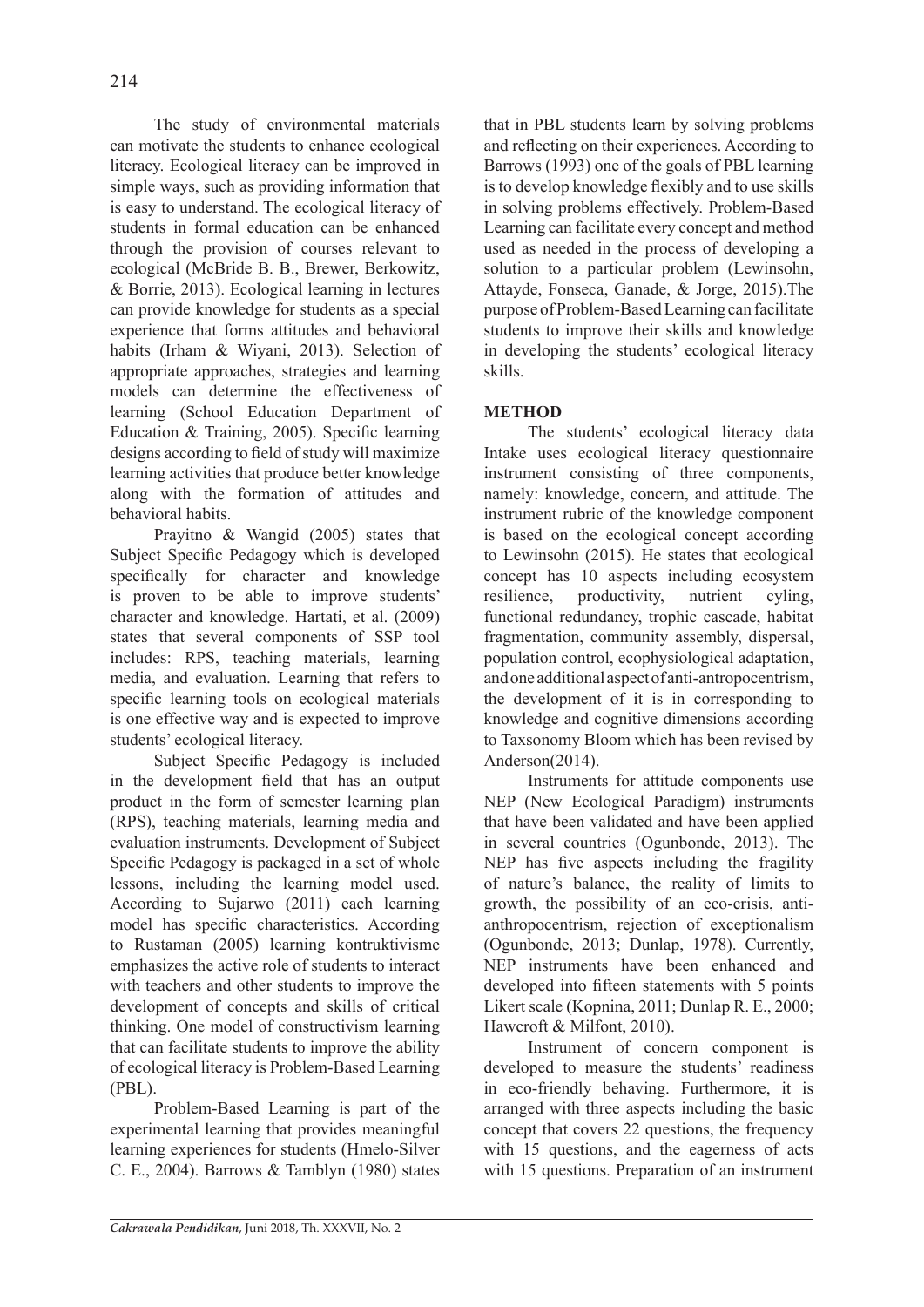of concern for each aspect uses a questionnaire containing question and statement with 5 point Likert scale assessment.

Student sample taking is done by using propotionate stratified random sampling technique toward Biology Education student at Sebelas Maret University. The research design uses posttest-only control design with two classes: control class and experimental class. The control class were  $7<sup>th</sup>$  semester students with 69 population but only 57 students who participated in filling the questionnaires. Meanwhile, the experimental class were  $6<sup>th</sup>$  semester students with 46 students.

The analysis of the results of the study used independent t-test to find differences in ecological literacy between the control class and the experimental class. The t test is also conducted to find the difference of average score of each component of ecological literacy between the control class and the experimental class.

#### **RESULT AND DISCUSSION** *Result*

The application of ecological literacy instrument is applied on biology students of  $6<sup>th</sup>$ semester to know the effect of SSP product based on PBL towards students' ecological literacy capability.The result of posttest of ecological literacy instrument on biology students of  $6<sup>th</sup>$ semester can be seen in Table 1. Below:

## **Table 1. Ecological experimental class literacy results**

| <b>Literacy Ecological</b> | Score $(\% )$ |
|----------------------------|---------------|
| Knowledge                  | 71,01         |
| Concern                    | 87,39         |
| Attitude                   | 83.93         |

The application of ecological literacy instruments in the control class of  $7<sup>th</sup>$  semester students of biology resulted differently compared to experimental class. The highest average value of ecological literacy is on components of concern which is about 87.39% while the knowledge component has the lowest score of 71.01%. The average posttest result of the application of ecological literacy instrument to  $7<sup>th</sup>$  semester students of biology can be seen in Table 2. Below:

**Table 2. Ecological control class literacy results**

| <b>Literacy Ecological</b> | Score $(\% )$ |
|----------------------------|---------------|
| Knowledge                  | 61,61         |
| Concern                    | 75,89         |
| Attitude                   | 66,92         |

Based on the data in Table 2, it can be seen that the ecological literacy score of control class has the highest value in the concern component of 75.89% while the lowest value in the knowledge component of 61.61%. The comparison of the mean score of each ecological literacy component in the experimental and control class can be presented in Figure 1. as follow:



**Figure 1. Average Score of each Ecological literacy Component of Experimental Class and Control Class**

The descriptive analysis result of posttest ecological literacy score in eksperimental and control class groups are presented in Table 3 below:

**Table 3. The Posttest Ecological Literacy Scores of the Eksperimental and Control Class**

| <b>Class Group</b> | Score    | Range | <b>Minimum</b><br><b>Score</b> | <b>Maximum</b><br>Score | Mean  | <b>Std. Deviation</b><br>(S.D) |
|--------------------|----------|-------|--------------------------------|-------------------------|-------|--------------------------------|
| Eksperimental      | Posttest | 12.90 | 66,15                          | 79.05                   | 71.67 | 3.36                           |
| Control            | Posttest | 19.21 | 55.72                          | 74.93                   | 68.14 | 4.11                           |

The Effectiveness of Subject Specific Pedagogy Based on Problem-Based Learning to Empower Student's Ecological Literacy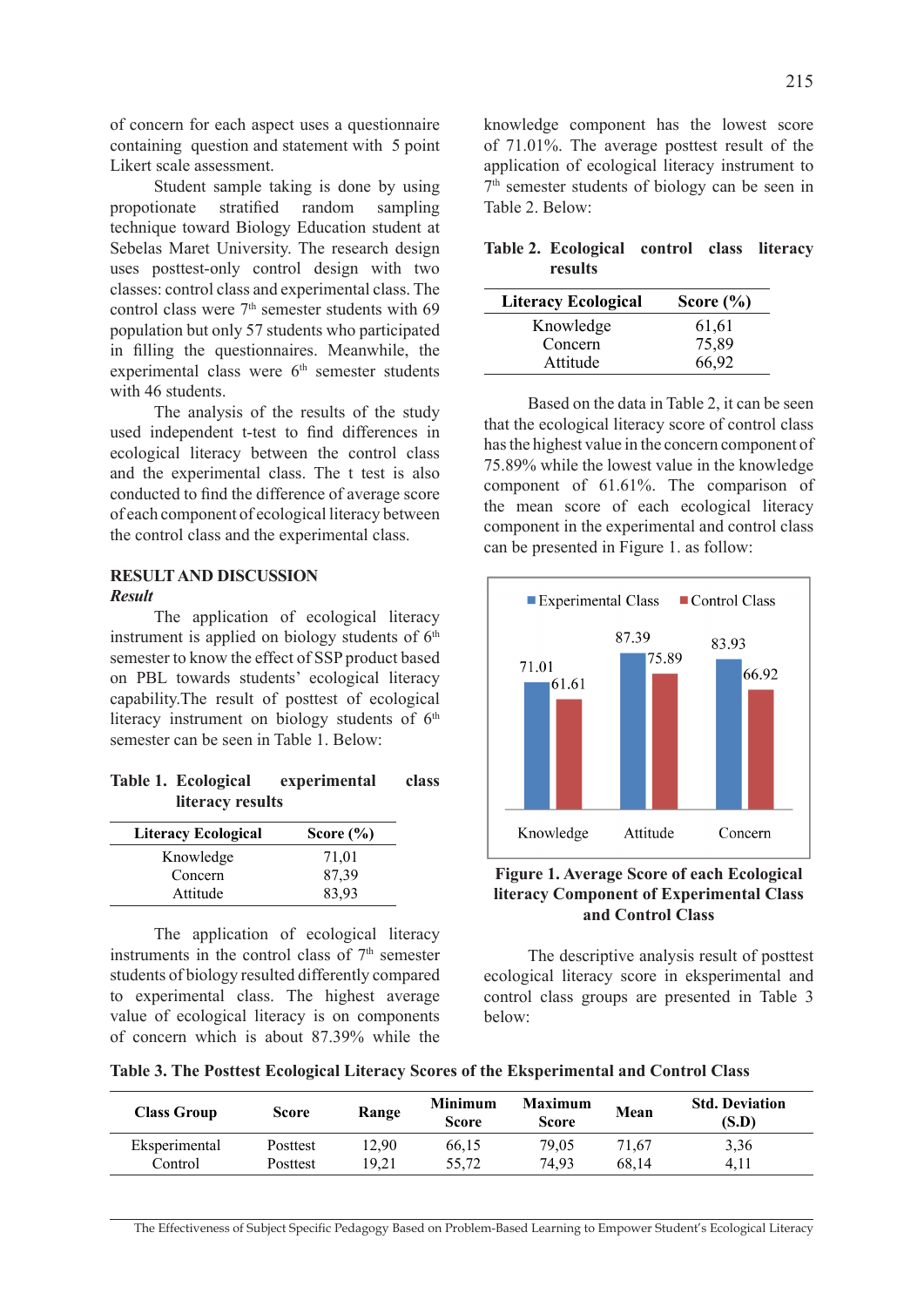| <b>Test Prerequisite</b>  | Sig. | Conclusion               |
|---------------------------|------|--------------------------|
| Normality test<br>a.      |      |                          |
| Control Class             | 0.20 | Ho received, Normal      |
| <b>Experimental Class</b> | 0.20 |                          |
| b. Homogeneity test       | 0.42 | Ho accepted, Homogeneous |

**Table 4. Summary of Prerequisite Test**

Based on Tabel 3, it can be seen the average score posttest in eksperimental class and control class is different, the average score of posttest eksperimental class is higher than the control class, where the posttest score average of eksperimental class is 71,67 with S.D is 3,36 and the posttest score average of control class is 68,14 with S.D 4,11.

Posttest results from the experimental and control class were then analyzed using independent t-test to test the effectiveness of Subject Specific Pedagogy based on Problem-Based Learning on Conservation Ecological material preceded by preliminary statistical parametric test that was normality test and homogeneity test as in Table 4.

Based on Table 4 it can be seen that the value of homogeneity and reliability is eligible for t test. Homogeneity value is 0,420 so Ho is accepted. The reliability value for the experimental class and the control class is 0,200 so Ho is accepted and the data is normally distributed. The average test result of the ecological literacy component between the control class and the experimental class is listed in Table 5.

**Table 5. Ecological literacy Test Results**

| T test                 | Sig. | Conclusion          | <b>Decision</b>         |
|------------------------|------|---------------------|-------------------------|
| Ecological<br>literacy | 0.00 | $\text{Sig} < 0.05$ | Ho Denied<br>There is a |
|                        |      |                     | difference              |

Through the result of t-test of ecological literacy using independent t-test, it is obtained significance value of  $0.00 \leq 0.05$ ) so that Ho is rejected and there are differences in ecological literacy between experimental class and control class. The t test results for each average ecological literacy component can be seen in Table 6.

**Table 6. T-test Result of Ecological literacy Components**

| T test    | Sig. | Conclusion          | Decision     |
|-----------|------|---------------------|--------------|
| Knowledge | 0.00 | $\text{Sig} < 0.05$ | Ho Reject-   |
| Concern   | 0,03 | Sig < 0.05          | ed, There is |
| Attitude  | 0,00 | Sig < 0.05          | a difference |

Based on the result of t test in Table 6, it can be seen for each component of ecological literacy that Ho is rejected. In the other word, there is a difference in each component of ecological literacy between the control class and the experimental class.

# *Discussion*

The result of t test shows that Subject Specific Pedagogy based on Problem-Based Learning on Conservation Ecological subject is effective in increasing students' ecological literacy. The results obtained from the t test which is to determine whether there is aecological literacy difference between the control class and the experimental class that apply the SSP based on PBL produce  $sig = 0.000$  (<0.05), so Ho is rejected and it can be concluded that there is a difference between the ecological literacy in the control class and experimental class. The t-test results can conclude that the subject- Specific Pedagogy based on Problem-Based Learning produces different values of ecological literacy toward biology education students.

The effectiveness of Subject Specific Pedagogy based on Problem-Based Learning on Conservation Ecological is also explained by the difference of ecological literacy posttest score of students' in control class  $(7<sup>th</sup>$  semester) and experimental class  $(6<sup>th</sup>$  semester). The average score of posttest of control class is 68,14% while the average score of posttest of experimental class is 71,67%.

Based on the results of t-test on the ecological literacy ability of biology education students, it can be assumed that Subject Specific Pedagogy based on Problem-Based Learning is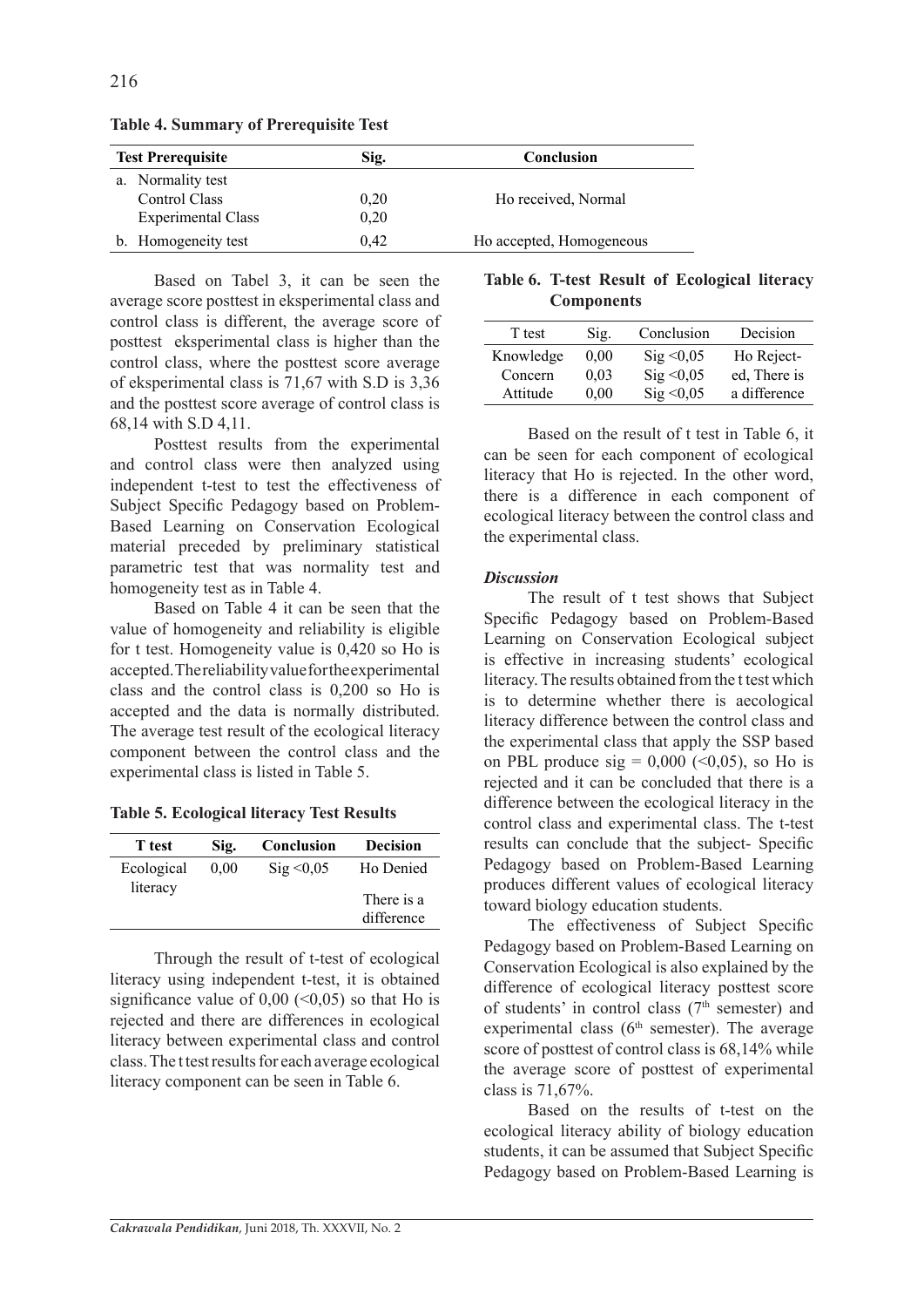effective in increasing the students' ecological literacy. According to Hart (1978)the insertion of ecological concepts on learning can be the best predictor of improving eco-friendly attitudes and behavior. Additionally, Lewinsohn(2015) explores the importance of understanding one's ecology concept towards one's ecological literacy ability, ecology concept is crucial to the ability of ecological literacy because it can support a person to facilitate decision-making on environmental issues and take action to choose the right solution. The concept of ecological must be in accordance with the curriculum applicable in educational institutions, the curriculum used must promote environment-based learning (Maknun, 2011). The development of curriculum by inserting ecological concepts about environmental issues is needed to prepare students to think about active and effective role in protecting the environment in the future (Ugulu, Aydin, Yorek, & Dogan, 2008).

The effectiveness of Subject Specific Pedagogy based on Problem-Based Learning is better than the conventional learning tool in courses in order to increase students' ecological literacy because PBL-based SSP has learning subject achievement, graduated learning achievement, the material, as well as clear and specific learning method in relation to the ecological literacy component that includes knowledge, concern, and attitude. One part of the SSP development which is in the form of Semester Learning Plan with the addition of ecological literacy component is proven to have the potential to increase students' ecological literacy according to the expected goal. Subject Specific Pedagogy based on Problem-Based Learning has steps of learning activities that are related to subject learning as well as graduate learning achievements, and student characteristics and models used, so it can support the development of students' ecological literacy.

Learning activities included in Subject Specific Pedagogy based on Problem Based Learning consists of finding and analyzing problems, finding solutions through independent discussion activities and groups, presenting the results of discussions, and linking solutions to other sciences and summarizing them. Problembased learning can increase the high curiosity of the students that leads them to find solutions to the problems encountered. This statement is supported by Lewinsohn(2015)who states that problem-based learning (PBL) can facilitate every concept and method used as needed in the process of developing solutions to a particular problem. Probem-Based Learning is one of the intracuctive-centered approaches that empowers students to research, integrate theory and practice, and apply knowledge and skills to develop feasible solutions to problems faced(Savery, 2006).

Problem-based learning (PBL) is part of an experiential learning tradition that requires students to solve problems using their existing experience (Barrows & Tamblyn, 1980). Problem-based learning is perfect for helping students to become active learners because of learning the real-world problems and getting students responsible for their learning. Those can make students develop strategies and skills to build knowledge or concepts (Collins, Brown, & Newman, 1989).

The activity of Subject Specific Pedagogy based on Problem-Based Learning consists of identifying the characteristics of a problem well. This stage allows students to grow a flexible and open way of thinking in addressing a problem. Problems encountered let students evaluate the effectiveness of their knowledge, reasoning, and strategies to create a solution so that it can solve a problem (Koschmann, Myers, Feltovich, & Barrows, 1994). Furthermore, problems that have been identified is to be sought their solution immediately. Finding solutions from a problem faced by students is done independently or in groups (Salomon, 1993). The search for solutions to problem solving is done in groups to enable students to distribute cognitive loads among group members and let the whole group solve problems. According to Brown (1995), group discussion in the PBL stage can improve highlevel thinking and encourage the development of students' knowledge.

The last stage of the learning activities is a reflection activity that aims to help students understand the relationship between learning objectives and problem-solving activities. Reflection helps students to connect new knowledge gained with prior understanding, and understand how learning strategies and problem solving to reapply (Hmelo-Silver C. E., 2004).

The t test is also conducted to find out that there is a significant difference in each ecological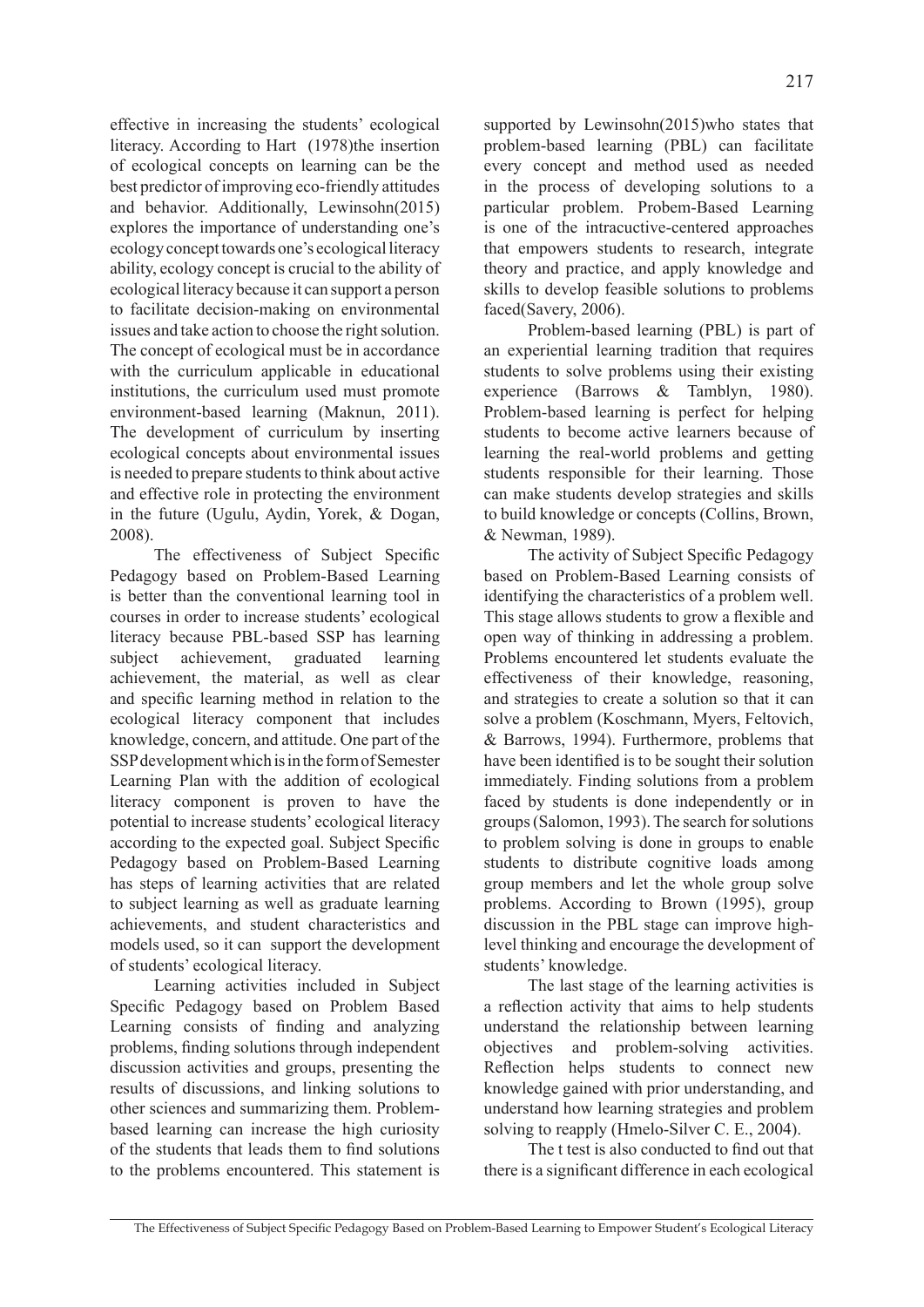literacy component between the control class and the experimental class. The average score of ecological knowledge of control class is 61,61% while the mean score of the experimental class is 71,01%. The average score of ecological knowledge has increased due to PBL based SSP tools on Conservation Ecological materials. The result of t test is used to know whether there is difference of ecological knowledge score between control class and experiment class. The t test shows that there is a difference between the control class and the experimental class using the PBL based SSP with the value of sig  $= 0.00$  (<0.05) so that Ho is rejected and it can be concluded that there is a difference between ecological knowledge in Biology Education Study Program Faculty of Teacher Training and Education Science SebelasMaret University Surakarta with the application of Subject Specific Pedagogy based on Problem-Based Learning.

The score of ecological knowledge is improved because problem-based learning can stimulate students' knowledge to be more flexible and open to identify problems and to find solutions to any problems (Hmelo-Silver, 2004). One of the goals of problem-based learning is to require students to build a broad and flexible knowledge in learning a fact. According to Kolodner (1993), the knowledge of students will be increasing and growing when applying the knowledge they have on various situations and problems. The score of ecological knowledge is increasing because Subject Specific Pedagogy which is developed specifically for specific purposes will yield the results in accordance with expectations, in this study the SSP is specifically focused on improving the concept of ecological or components of student knowledge. Prayitno & Wangid (2005) in his research stated that the SSP developed specifically to develop student knowledge is able to increase students' knowledge.

The results are in line with expectation because the development of PBL based SSP on Conservation Ecology materials focuses on the component of ecological knowledge. Besides, through the preliminary analysis, it is known that the ecological knowledge of students is at low category. The development of indicators in the semester learning plan is focused on improving the ecological knowledge component by including indicators of knowledge that include ecosystem resilience, productivity, nutrient cycling, functional redundancy, trophic cascade, habitat fragmentation, community assembly, dispersal, population control, ecophysiological adaptaion and anti anthopocentrise. These results, theoretically, can influence the behavior formed but according to Fisher & Fisher (1992) the knowledge, although needed, is not enough to form eco-friendly behavior. Knowledge can work best to influence behavior when combined with mutual motivation through emerging behavioral skills. This opinion is supported by the research of Ajzen et al. (2011) and Fisher et al. (1994) who claim that knowledge does not consistently affect behavior, when the effect is relatively small and must be mediated through one's skills they possessed.

The average score of ecological concern of control class is 75,89%, while the average score of the experimental class is 87,39%. The average score of ecological concerns has increased and the t test results show the same thing, hence it can be concluded that the Subject Specific Pedagogy based on Problem-Based Learning on Conservation Ecological material can effectively increase the students' ecological literacy. The results obtained from the t test is to determine whether there is a difference of ecological concern between the control class and the experimental class using PBL based SSP which is resulted  $sig = 0.03$  (<0.05) so that Ho is rejected, therefore it can be concluded that there is difference of ecological concern of the student Biology Education Studies Faculty of Teacher Training and Education Sebelas Maret University Surakarta with the application of Subject Specific Pedagogy based on Problem-Based Learning.

The score of ecological concern is increasing because the ecological concepts gained from problem-based learning can support students' awareness in protecting the environment. Awareness is one form of human behavior that arises when having a concept of good knowledge. Knowledge possesses can increase one's awareness in protecting the environment (Ajzen, Joyce, Sheikh, & Cote, 2011). This is in line with the wrong outcome of the learning process that aims to improve the behavior of learners. A person's awareness will increase when a problem presented to them and urge them to make decisions and take action;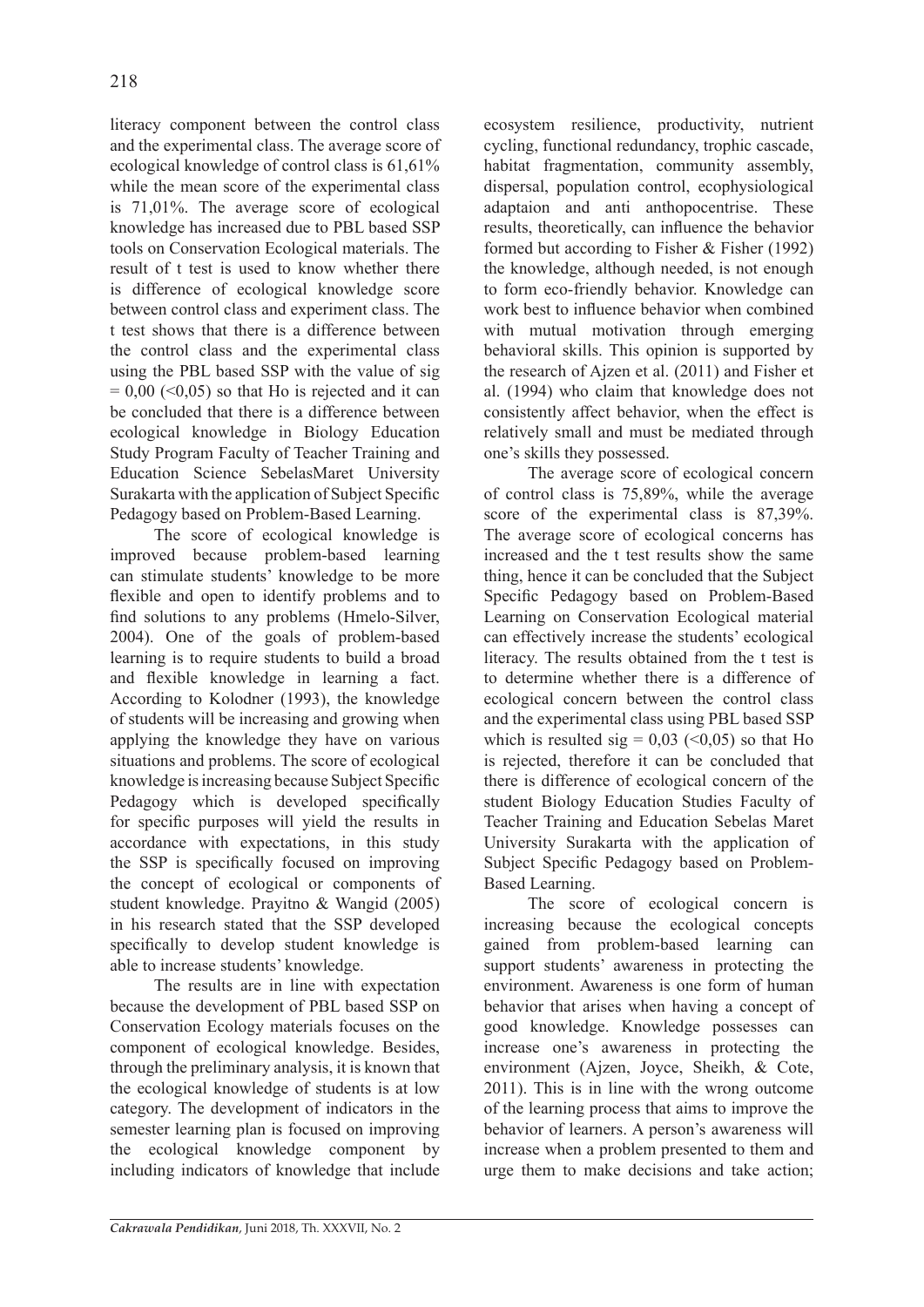from environmental problems occurred, someone will raise awareness to protect the environment better. However, according to DeChano (2006), the level of ones' concern is not influenced by the knowledge they have. This behavior is strongly influenced by existing attitudes such as research that has been done by Hye-Eun (2007) who states that there is a strong correlation between attitudes and person's behavior. The score of ecological concern shows high results which means that there is readiness to behave from students to be more environmentally friendly(Ajzen, Joyce, Sheikh, & Cote, 2011).

The average score of ecological attitude is increasing in control class which is 66,92% while the mean score of ecological attitude of the experimental class is 83,93%. The average score of ecological attitude is increasing considerably and the result of t test shows that Subject Specific Pedagogy based on Problem-Based Learning on Conservation Ecological was effective in increasing the students' ecological literacy. The results obtained from the t test is to determine whether there are differences in ecological attitude between the control class and experimental class that apply the PBL based SSP which results  $sig = 0.00$  (<0.05) so that Ho is rejected and it can be concluded that there are differences in student ecological attitude Biology Education Studies Program Teacher Training Faculty and Education Sebelas Maret University Surakarta with the application of Subject Specific Pedagogy based on Problem-Based Learning.

Ecological attitude results have increased because the concept of ecological owned by students through learning using PBL-based SSP gives a good influence on attitudes that are formed on students. According to Shamuganathan & Karpundewan(2015), one solution in teaching ecological literacy is by giving a problem on environmental issues because by that, one will behave more responsibly in protecting the environment. Their attitudes then can be more eco-friendly as described by Fishbein and Ajzen (1980) in the research that has been conducted. According to Vining & Ebreo (1992), the attitudes of environmental care owned also refers to the amount of awareness of the environment. Readiness to behave is influenced by attitudes possessed to perform a particular action and apply subjective norms. (Ajzen et al., 2011). Another thing that affects the formation of attitude according to Stutzman & Green (1982) is a factual knowledge that becomes a prerequisite for any desired attitude.

According to Kollmus & Agyeman (2002), there are several opinions that knowledge can influence attitudes and will ultimately shape environmentally responsible behaviors. It turns out to be less precise because there is a large and unexplained gap between attitudes and behavior. Shamuganathan & Karpudewan(2015) stated that there has been an attempt to address this gap in Fishbein & Ajzen (1974) research through the theory of reasoned action and theory of planned behavior according to Ajzen (1985). According to Fishbein & Ajzen (1980)as a matter of fact that there is a correlation between attitudes and behaviors yet attitudes do not have a direct effect on behavior, but only affect the readiness to behave and in turn determine the behavior that is formed.

Based on the results of each component of ecological literacy above, it can be concluded that the development of Subject Specific Pedagogy based on Problem-Based learning is proven effective to increase student's ecological literacy. Zverev (1995) considers that integrated ecological education using a model can develop person permanently to be directed to the formation of knowledge and practical scientific skills, valuable orientation, as well as moral and aesthetic relationships that give someone the ecological responsibility to protect the environment sustainably.

## **CONCLUSION**

The effectiveness of Subject Specific Pedagogy based on Problem-Based Learning on Conservation Ecological by using t test on the average score of ecological literacy shows a good significance value between the control class and the experimental class. Result of t test show sig value =  $0.00$  (<0.05) so that there is difference of average score of ecological literacy between control class and experiment class using SSP based on PBL. The value of t test is also different in each ecological literacy component between the control class and the experimental class. The t test for each ecological literacy component has sig <0,05 so that there is difference in each component of ecological literacy between control class and experiment class.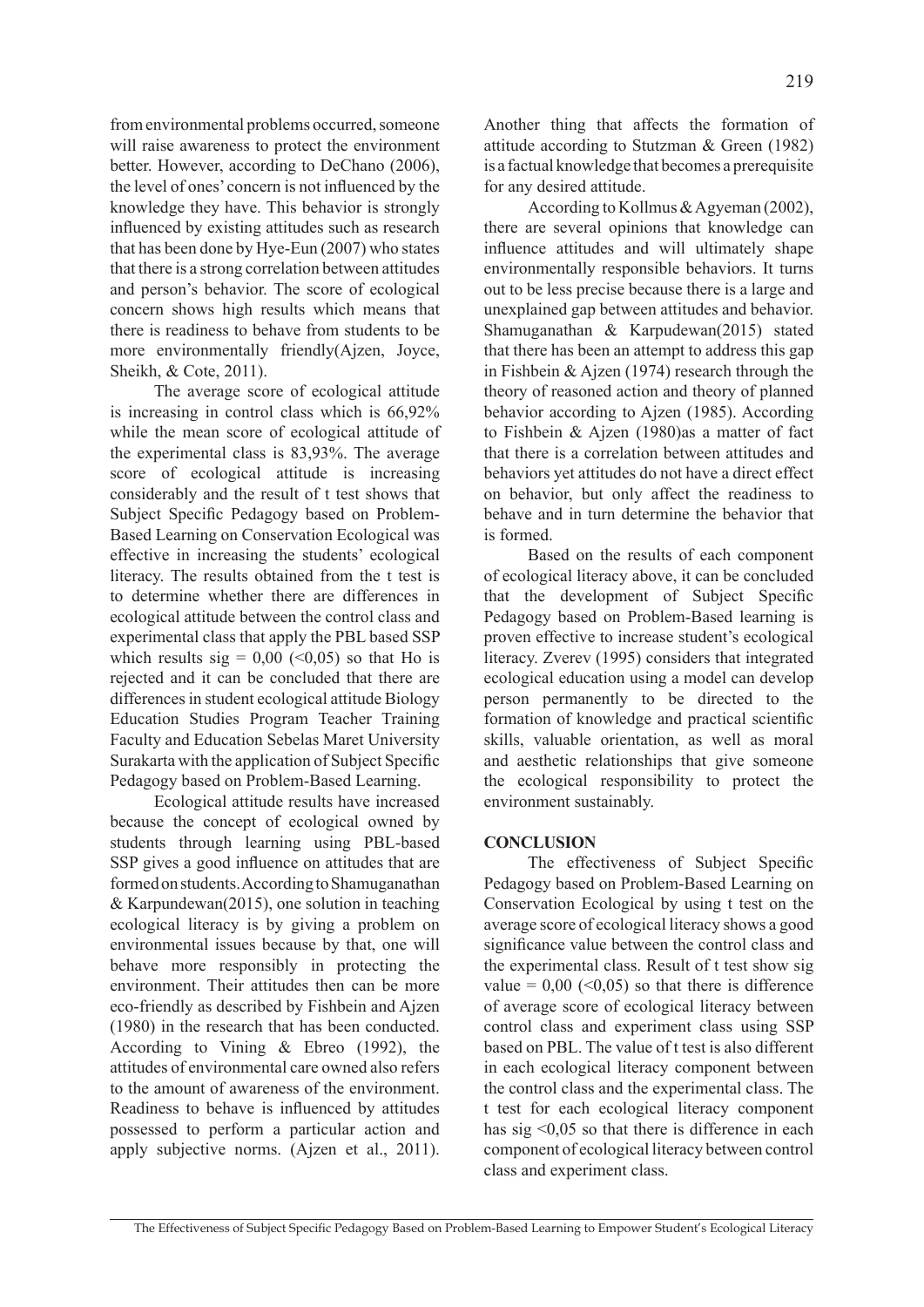## **ACKNOWLEDGEMENTS**

Thanks to the Institute for Research and Service, UNS for giving a grant to support this research and publication. Baskoro Adi Prayitno and Puguh Karyanto at Master of Science Education, Sebelas Maret University who acted as mentors and co-mentors in compiling this paper.

## **REFERENCES**

- Ajzen, I., & Fishbein, M. 1980. *Understanding Attitudes and Predicting Social Behavior.* Englewood Cliffs: Prentice-Hall.
- Ajzen, I., Joyce, N., Sheikh, S., & Cote, N. G. 2011. Knowledge and the Prediction of Behavior: The Role of Information Accurary in the Theory of Planned Behavior. *Basic and Applied Social Psychology*, 101-117.
- Al-Dajeh, H. I. 2012. Assessing Environmental Literacy of Pre-vocational Education Teachers in Jordan. *College Student Journal*, 492-507.
- Anderson, L. W., & Krathwohl, D. R. 2014. *Kerangka Landasan untuk Pembelajaran, Pengajaran, dan Asesmen: Revisi Taksonomi Pendidikan Bloom.* Yogyakarta: Pustaka Belajar.
- Barrows, H. S., & Tamblyn, R. 1980. *Problem-Based Learning: An Approach to Medical Education.* New York: Springer.
- Barrows, H., & Kelson, A. 1993. *Problembased learning in secondary education and the Problem-based Learning Institute (Monograph).* Southern Illinois University School of Medicine: Springfield.
- Brown, A. L. 1995. The advancement of learning. *Educ. Res*, 4-12.
- Chu, H.-E. e. 2007). "Korean Year 3 Children's Environmental Literacy: A Prerequisite for a Korean Environmental Education Curriculum. *International Journal of Science Education*, 731-746.
- Collins, A., Brown, J. S., & Newman, S. E. 1989. Cognitive apprenticeship: Teaching the crafts of reading, writing, and mathematics. In Resnick, L. B. *Knowing, Learning, and Instruction: Essays in Honor of Robert Glaser*, 453–494.
- DeChano, L. 2006. A multy-country examination of the relationship between environmental knowledge and attitude. *International Research in Geographical and Environmental Education*.
- Dunlap, R. E. 1978. The new environmental paradigm. *Journal of Environmental Education*, 10-19.
- Dunlap, R. E. 2000. Measuring Endorsement of the New Ecological Paradigm: A Revised NEP Scale. *Journal of Social Issues*, 425- 442.
- Eurobarometer. 2008. *Attitudes of European Citizens toward the Environmental.* Europa: Special Eurobarometers 295.
- Fishbein, M., & Ajzen, I. 1974. Attitudes toward objects as predicators of single and multiple behavioral criteria. *Psychological Review*, 59-74.
- Fisher, J. D., & Fisher, W. A. 1992. Changing AIDS-risk behavior. *Psychological Bulletin*, 455-474.
- Fisher, J. D., Fisher, W. A., Williams, S. S., & Malloy, T. E. 1994. Empirical tests of an information-motivation-behavioral skills model of AIDS-preventive behavior with gay men and heterosexual university students. *Health Psychology*, 283-250.
- Hart, E. 1978. Examination of BSCS Biology and Nonbiology Student's Ecology Comprehension, Environmental Information Level, and Environmental Attitude. *Journal of Research in Science Teaching*, 75-78.
- Hartati, T., & dkk. 2009. *Productive Pedagogy & Subject Spesific Pedagogy.* Bandung: UPI Bandung.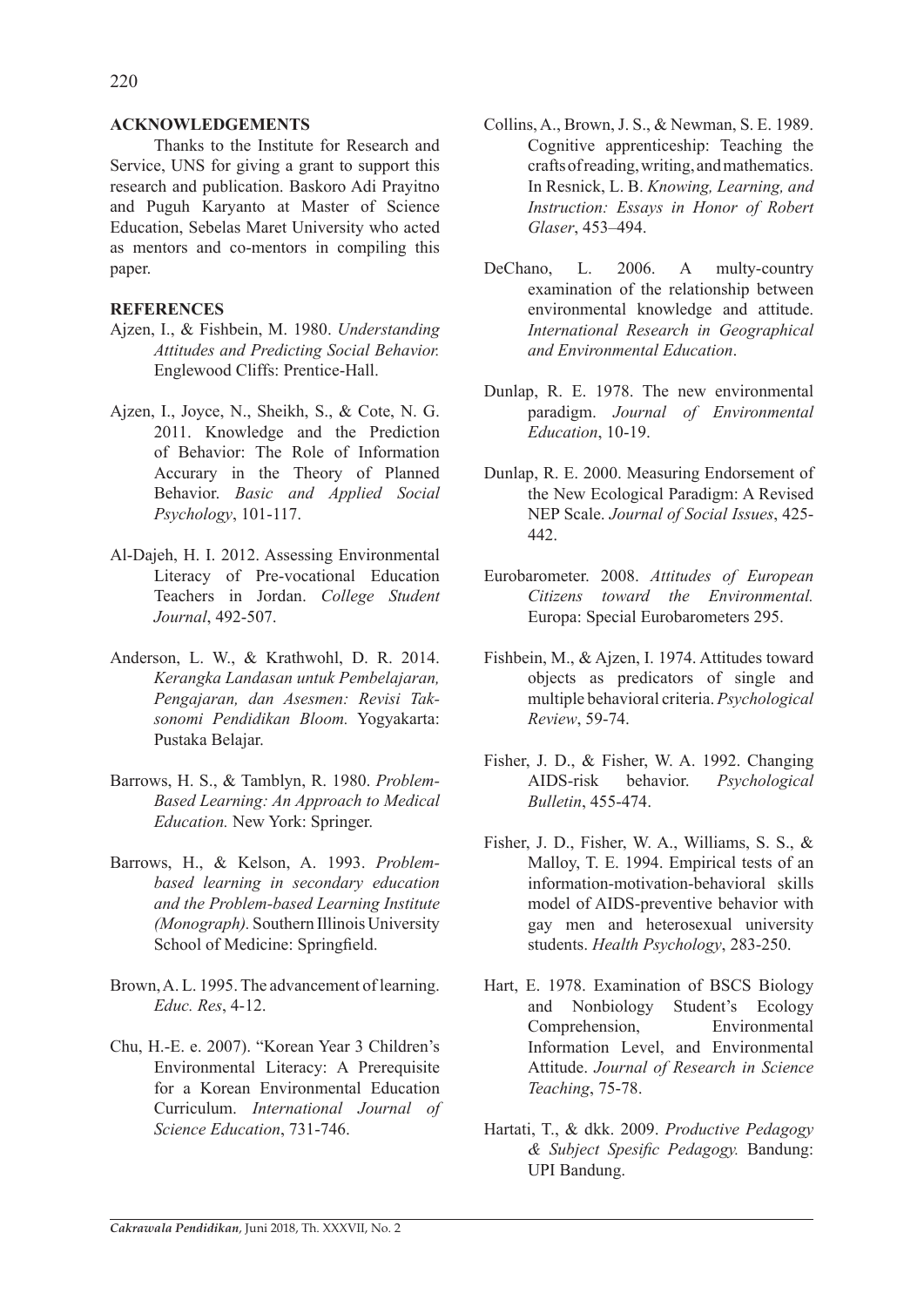- Hawcroft, L., & Milfont, T. 2010. Use (and abuse) of the new environmental paradigm scale over the last 30 years: A meta-analysis. *Journal of Environmental Psychology*, 143-158.
- Hmelo-Silver, C. E. 2004. Problem-Based Learning: What and How Do Students Learn? *Educational Psychology Review*, 235-266.
- Hooi, K. K., Hassan, F., & Mat, M. C. 2012. An Exploratory Study of Readiness and Development of Green University Framework in Malaysia. *Social and Behavioral Sciences*, 525-536.
- Irham, M., & Wiyani, N. A. 2013. *Psikologi Pendidikan.* Yogyakarta: Ar-ruzz Media.
- IUCN. 2002. *Education and Sustainability Responding to the Global Challenge.* Cambridge UK: IUCN, Gland, Switzerland and Cambridge, UK.
- Kallas, E. V., Solovjeva, T. P., & Minakova, L. Y. 2015. Implementation of Ecological Education in a Higher School. *Procedia-Sosial and Behavioral Sciences*, 453-459.
- Kiker, G., Bridges, T., Varghese, A., Seager, P., & Linkov, I. 2005. Application of multicriteria decision analysis in environmental decision making. *Integrated Environmental Assessment and Management*, 95-108.
- Kollmus, A., & Agyemen, J. 2002. Mind the gap: why do people act environmentally and what are the barriers to pro environmental behavior? *Environmental Education Research*, 239-260.
- Kolodner, J. 1993. *Case-Based Reasoning.* San Mateo, CA: Morgan Kaufmann.
- Kopnina, H. 2011. Applying The New Ecological Paradigm Scale in the Case of Environmental Education: Qualitative Analysis of The Ecological Worldview of Dutch Children. *Journal of Peace Education and Social Justice*, 374-388.
- Koschmann, T. D., Myers, A. C., Feltovich, P. J., & Barrows, H. S. 1994. Using technology to assist in realizing effective learning and instruction: A principled approach to the use of computers in collaborative learning. *J. Learn. Sci*, 225–262.
- Lewinsohn, T. M., Attayde, J. L., Fonseca, C. R., Ganade, G., & Jorge, L. R. 2015. Ecological literacy and beyond: Problembased learning for future professionals. *AMBIO*, 44:154-162.
- Maknun, D. 2011, December. Praktikum Proyek Ekologi Berbasis Kondisi Ekobiologis Lokal dalam Meningkatkan Literasi Lingkungan dan Tindakan Konservasi Mahasiswa. *Holistik*, 1-39.
- McBride, B. B., Brewer, C., Berkowitz, A. R., & Borrie, W. T. 2013. Environmental literacy, ecological literacy, ecoliteracy: What do we mean and how did we get here? *Ecosphere*.
- McGinn, A. E. 2014. Quantifying and Understanding Ecological Literacy: A Study of First Year Students at Liberial Arts Institutions. *Dickinson College Honor Theses*, 1-55.
- NEEATeam. (t.thn.). Dipetik Mei 1, 2017, dari www.epa.gov: http.epa.gov
- Ogunbonde, C. 2013. The NEP Scale: measuring ecological attitude/worldviews in an african context. *Enviro Dev Sustain*, 15: 1477-1494.
- Orr, D. 1992. *Ecological Literacy: Education and the Transition to a Post-modern World.* Albany: State University of New York Press.
- Prayitno, S. M., & Wangid, M. N. 2005. Subject Specific Pedagogy Thematic Integrative Model For The Development Of Students' Respect And Responsibility. *Jurnal Pendidikan Karakter*, 195-207.